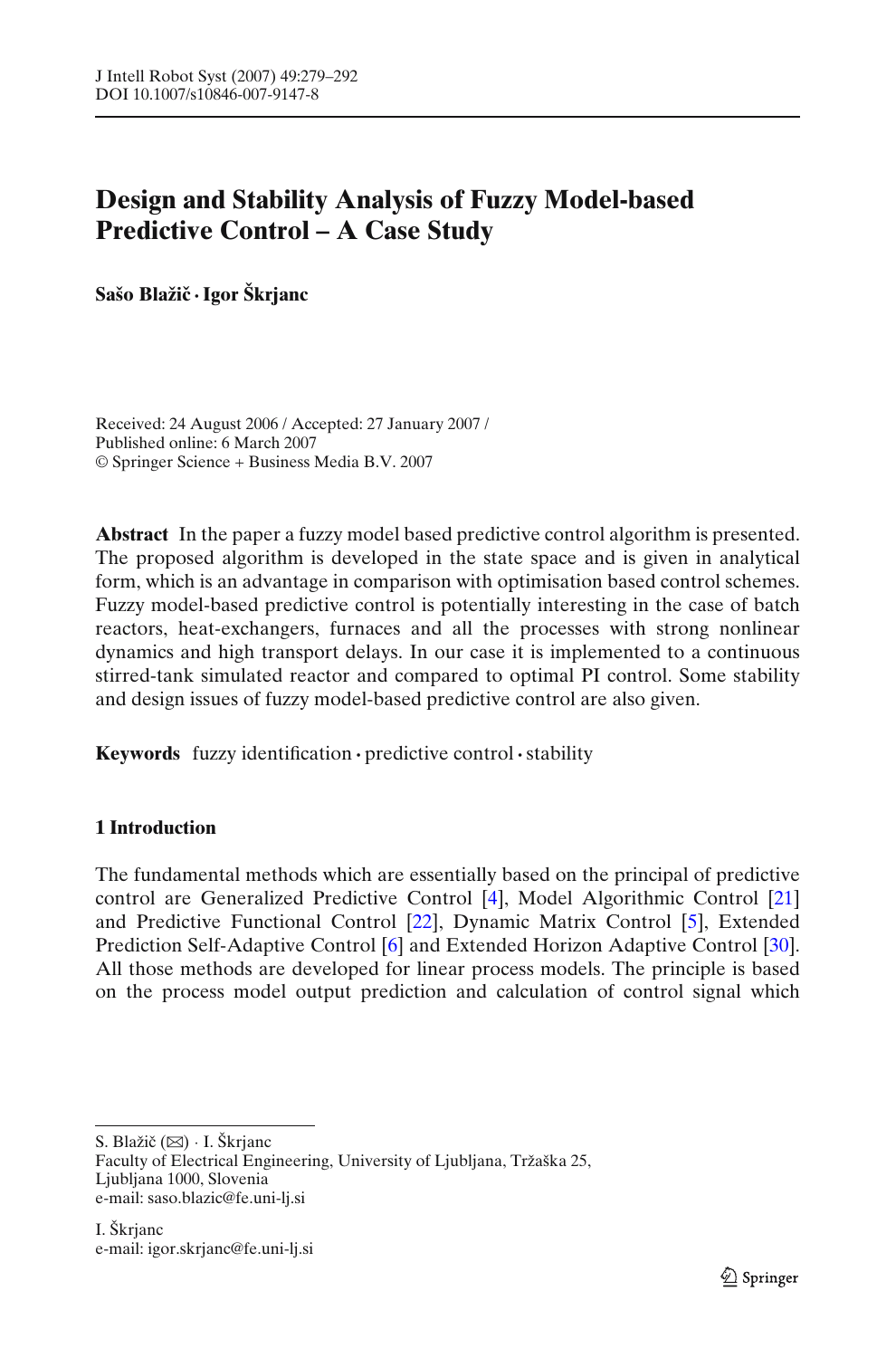brings the output of the process to the reference trajectory in a way to minimise the difference between the reference and the output signal in a certain interval, between two prediction horizons, or to minimise the difference in a certain horizon, called coincidence horizon. The control signal can be found by means of optimisation or it can be calculated using the explicit control law formula [\[3,](#page-13-0) [11\]](#page-13-0).

The nature of processes is inherently nonlinear and this implies the use of nonlinear approaches in predictive control schemes. Here, we can distinguish between two main group of approaches: the first group is based on the nonlinear mathematical models of the process in any form and convex optimisation [\[8](#page-13-0)], while the second group relies on approximation of nonlinear process dynamics with nonlinear approximators such as neural networks [\[28](#page-13-0), [29\]](#page-13-0), piecewise-linear models [\[20](#page-13-0)], Volterra and Wiener models [\[7](#page-13-0)], multi-models and multi-variables [\[16](#page-13-0), [23\]](#page-13-0), and fuzzy models [\[1,](#page-12-0) [25\]](#page-13-0). The advantage of the latter approaches is the possibility of stating the control law in the explicit analytical form.

In some highly nonlinear cases the use of nonlinear model-based predictive control can be easily justified. By introducing the nonlinear model into predictive control problem, the complexity increases significantly. In [\[3](#page-13-0), [11\]](#page-13-0), an overview of different nonlinear predictive control approaches is given.

When applying the model based predictive control with Takagi–Sugeno fuzzy model, it is always important how to choose fuzzy sets and corresponding membership functions. Many existing clustering techniques can be used in the identification phase to make this task easier. There exist many fuzzy model based predictive algorithms [\[2](#page-12-0), [12,](#page-13-0) [24\]](#page-13-0) that put significant stress on the algorithm that properly arranges membership functions.

In this work we are presenting a new fuzzy model based predictive control (FMBPC) algorithm in state-space form. The approach is an extension of predictive functional algorithm [\[22](#page-13-0)] to the nonlinear systems. The proposed algorithm easily copes with phase non-minimal and time-delayed dynamics. The control law in the case of FMBPC approach is given in analytical form. This makes the approach very easily implementable also programmable logic controllers and other hardware that is often used in the industrial practice. The approach can be combined by a clustering technique to obtain the FMBPC algorithm where membership functions are not fixed a priori but this is not intention of this work.

The paper is organised as follows. Section 2 describes the continuous stirred-tank reactor and identification of the process model in fuzzy form. In Section [3](#page-6-0) the fuzzy model-based predictive control algorithm is introduced. Section [4](#page-9-0) discusses stability and design issues and in Section [5](#page-10-0) the simulation results are presented, discussed and compared to optimal PI control. Finally, the conclusions are given in Section [6.](#page-12-0)

#### **2 Fuzzy Model of a Continuous Stirred-tank Reactor**

The simulated continuous stirred-tank reactor (CSTR) process consists of an irreversible, exothermic reaction,  $A \rightarrow B$ , in a constant volume reactor cooled by a single coolant stream, which can be modelled by the following equation [\[19\]](#page-13-0):

$$
\dot{C}_A^0 = \frac{q}{V} \left[ C_{A0} - C_A^0 \right] - k_0 C_A^0 \exp\left(\frac{-E}{RT}\right) \tag{1}
$$

 $\mathcal{Q}$  Springer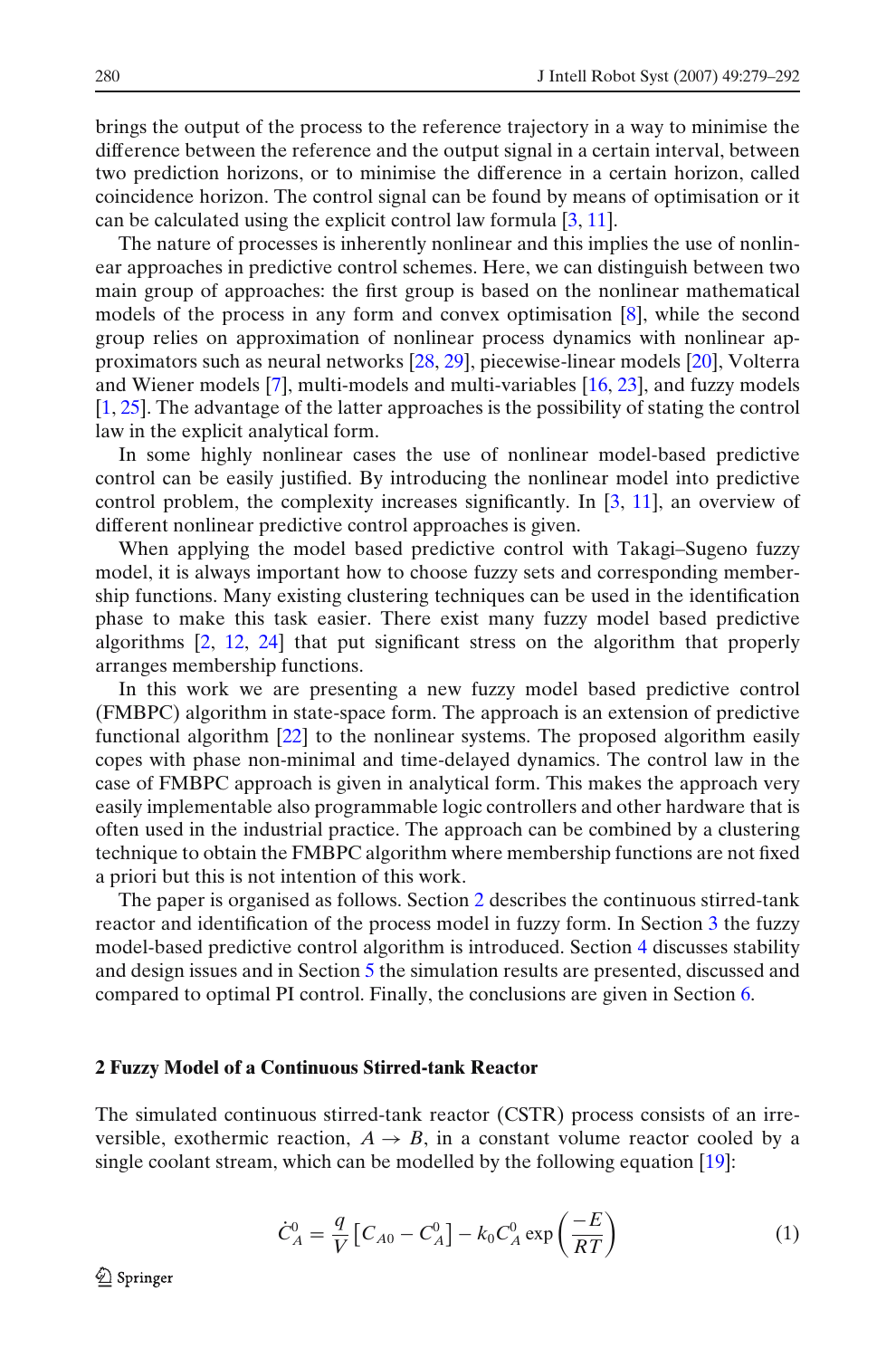**Table 1** Nominal CSTR parameter values

| Quantity                          | Symbol           | Value                                                 |
|-----------------------------------|------------------|-------------------------------------------------------|
| Measured product<br>concentration | $C_A$            | $0.1 \text{ mol/l}$                                   |
| Reactor temperature               | T                | 438.54 K                                              |
| Coolant flow rate                 | $q_c$            | $103.41$ l min <sup>-1</sup>                          |
| Process flow rate                 | $\boldsymbol{q}$ | $1001 \text{ min}^{-1}$                               |
| Feed concentration                | $C_{A0}$         | $1 \text{ mol/l}$                                     |
| Feed temperature                  | $T_0$            | 350 K                                                 |
| Inlet coolant temperature         | $T_{c0}$         | 350 K                                                 |
| CSTR volume                       | V                | 1001                                                  |
| Heat transfer term                | h A              | $7 \times 10^5$ cal min <sup>-1</sup> K <sup>-1</sup> |
| Reaction rate constant            | $k_0$            | $7.2 \times 10^{10}$ min <sup>-1</sup>                |
| Activation energy term            | E/R              | $1 \times 10^4$ K                                     |
| Heat of reaction                  | $\Delta H$       | $-2 \times 10^5$ cal/mol                              |
| Liquid densities                  | $\rho, \rho_c$   | $1 \times 10^3$ g/l                                   |
| Specific heats                    | $C_p, C_{pc}$    | 1 cal $g^{-1}K^{-1}$                                  |

$$
\dot{T} = \frac{q}{V} (T_0 - T) - \frac{k_0 \Delta H}{\rho C_p} C_A^0 \exp\left(\frac{-E}{RT}\right) + \frac{\rho_c C_{pc}}{\rho C_p V} q_c \times \times \left[1 - \exp\left(-\frac{hA}{q_c \rho_c C_{pc}}\right)\right] (T_{c0} - T) \tag{2}
$$

The actual concentration  $C_A^0$  is measured with a time delay  $t_d = 0.5$  min:

$$
C_A(t) = C_A^0(t - t_d) \tag{3}
$$

The objective is to control the concentration of  $A$  ( $C_A$ ) by manipulating the coolant flow rate  $q_c$ . This model is a modified version of the first tank of a two-tank CSTR example from [\[10](#page-13-0)]. In the original model, the time delay was zero.

The symbol  $q_c$  represents the coolant flow rate (manipulated variable) and the other symbols represent constant parameters whose values are defined in Table 1. The process dynamics are nonlinear due to the Arrhenius rate expression which describes the dependence of the reaction rate constant on the temperature (*T*). This is why the CSTR exhibits some operational and control problems. The reactor presents multiplicity behaviour with respect to the coolant flow rate  $q_c$ , i.e. if the coolant flow rate  $q_c \in (11.1 \text{ l/min}, 119.7 \text{ l/min})$  there are three equilibrium concentrations  $C_A$ . Stable equilibrium points are obtained in the following cases:

- $q_c > 11.1$  l/min ⇒ stable equilibrium point 0.92 mol/l <  $C_A$  < 1 mol/l,
- *qc* < 111.8 l/min ⇒ stable equilibrium point *CA* < 0.14 mol/l (the point where  $q_c \approx 111.8$  l/min is a Hopf Bifurcation point).

If  $q_c \in (11.1 \text{ l/min}, 119.7 \text{ l/min})$  there is also at least one unstable point for the measured product concentration  $C_A$ . From the above facts, one can see that the CSTR exhibits quite complex dynamics. In our application, we are interested in the operation in the stable operating point given by  $q_c = 103.41 \text{ I min}^{-1}$  and  $C_A =$ 0.1 mol/l.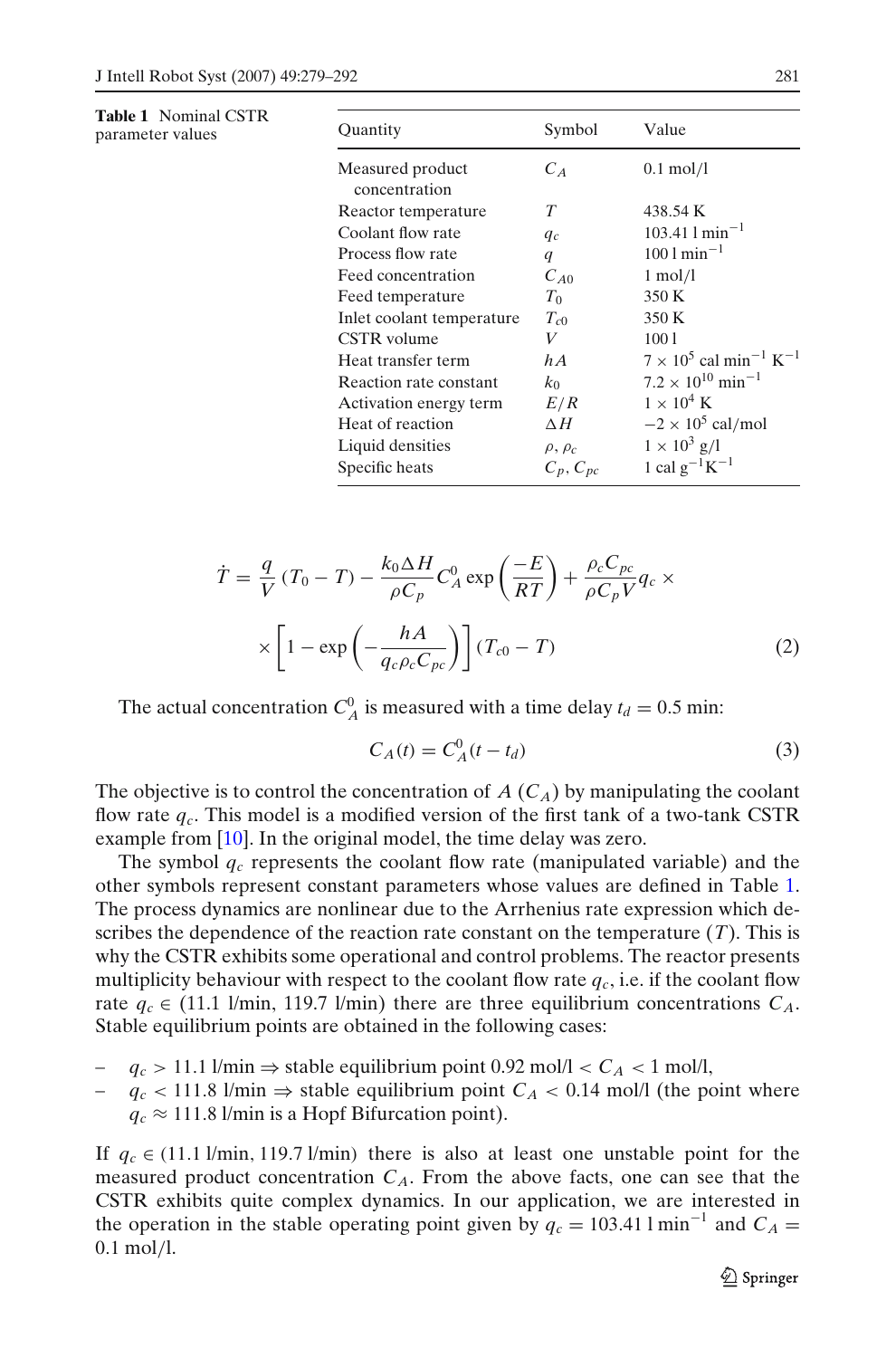#### <span id="page-3-0"></span>2.1 Fuzzy Identification

Typical fuzzy model [\[26\]](#page-13-0) is given in the form of rules

$$
\mathbf{R}_{j}: \text{ if } x_{p1} \text{ is } \mathbf{A}_{1,k_{1}} \text{ and } x_{p2} \text{ is } \mathbf{A}_{2,k_{2}} \text{ and } \dots \text{ and } x_{pq} \text{ is } \mathbf{A}_{q,k_{q}} \text{ then } y = \phi_{j}(\mathbf{x})
$$
\n
$$
j = 1, \dots, m
$$
\n
$$
k_{1} = 1, \dots, f_{1} \quad k_{2} = 1, \dots, f_{2} \quad \dots \quad k_{q} = 1, \dots, f_{q}
$$
\n(4)

The *q*-element vector  $\mathbf{x}_p^T = [x_{p1}, ..., x_{pq}]$  denotes the input or variables in premise, and variable *y* is the output of the model. With each variable in premise  $x_{pi}$  $(i = 1, ..., q)$ ,  $f_i$  fuzzy sets  $(A_{i,1}, ..., A_{i,f_i})$  are connected, and each fuzzy set  $A_{i,k_i}$  $(k_i = 1, \ldots, f_i)$  is associated with a real-valued function  $\mu_{A_{i,k_i}}(x_{pi}) : \mathbb{R} \to [0, 1]$ , that produces membership grade of the variable  $x_{pi}$  with respect to the fuzzy set  $\mathbf{A}_{i,k_i}$ . To make the list of fuzzy rules complete, all possible variations of fuzzy sets are given in Eq. 4, yielding the number of fuzzy rules  $m = f_1 \times f_2 \times \cdots \times f_q$ . The variables *xpi* are not the only inputs of the fuzzy system. Implicitly, the *n*-element vector  $\mathbf{x}^T = [x_1, ..., x_n]$  also represents the input to the system. It is usually referred to as the consequence vector. The functions  $\phi_i(\cdot)$  can be arbitrary smooth functions in general, although linear or affine functions are usually used.

The system in Eq. 4 can be described in closed form if the intersection of fuzzy sets is previously defined. The generalised form of the intersection is the so-called *triangular norm* (T-norm). In our case, the latter was chosen as algebraic product yielding the output of the fuzzy system

$$
\hat{y} = \frac{\sum_{k_1=1}^{f_1} \sum_{k_2=1}^{f_2} \cdots \sum_{k_q=1}^{f_q} \mu_{A_{1,k_1}}(x_{p1}) \mu_{A_{2,k_2}}(x_{p2}) \dots \mu_{A_q,k_q}(x_{pq}) \phi_j(\mathbf{x})}{\sum_{k_1=1}^{f_1} \sum_{k_2=1}^{f_2} \cdots \sum_{k_q=1}^{f_q} \mu_{A_{1,k_1}}(x_{p1}) \mu_{A_{2,k_2}}(x_{p2}) \dots \mu_{A_q,k_q}(x_{pq})}
$$
(5)

It has to be noted that a slight abuse of notation is used in Eq. 5 since *j* is not explicitly defined as running index. From Eq. 4 is evident that each *j* corresponds to the specific variation of indexes  $k_i$ ,  $i = 1, \ldots, q$ .

To simplify Eq. 5, a partition of unity is considered where functions  $\beta_i(\mathbf{x}_p)$  defined by

$$
\beta_j(\mathbf{x}_p) = \frac{\mu_{A_{1,k_1}}(x_{p1}) \mu_{A_{2,k_2}}(x_{p2}) \dots \mu_{A_{q,k_q}}(x_{pq})}{\sum_{k_1=1}^f \sum_{k_2=1}^f \dots \sum_{k_q=1}^{f_q} \mu_{A_{1,k_1}}(x_{p1}) \mu_{A_{2,k_2}}(x_{p2}) \dots \mu_{A_{q,k_q}}(x_{pq})}, \quad j = 1, \dots, m
$$
\n(6)

give information about the fulfilment of the respective fuzzy rule in the normalised form. It is obvious that  $\sum_{j=1}^{m} \beta_j(\mathbf{x}_p) = 1$  irrespective of  $\mathbf{x}_p$  as long as the denominator of  $\beta_j(\mathbf{x}_p)$  is not equal to zero (that can be easily prevented by stretching the membership functions over the whole potential area of **x***p*). Combining Eqs. 5 and 6 and changing summation over *ki* by summation over *j* we arrive to the following equation:

$$
\hat{y} = \sum_{j=1}^{m} \beta_j(\mathbf{x}_p) \phi_j(\mathbf{x})
$$
\n(7)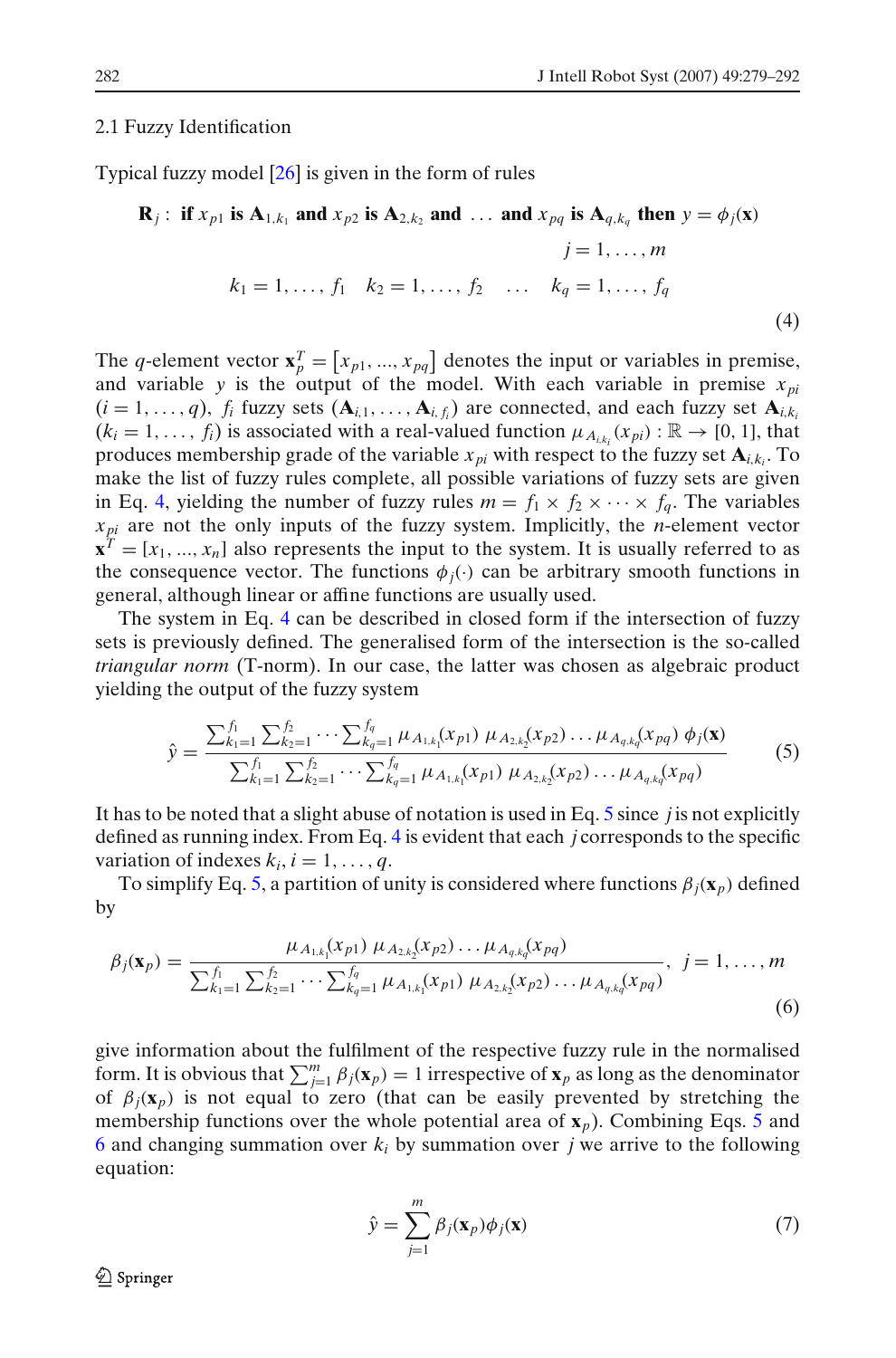The class of fuzzy models have the form of linear models, this refers to  $\{\beta^j\}$  as a set of basis functions. The use of membership functions in input space with overlapping receptive fields provides interpolation and extrapolation.

Very often, the output value is defined as a linear combination of consequence states

$$
\phi_j(\mathbf{x}) = \boldsymbol{\theta}_j^T \mathbf{x}, \quad j = 1, \dots, m, \quad \boldsymbol{\theta}_j^T = [\theta_{j1}, \dots, \theta_{jn}]
$$
 (8)

If Takagi–Sugeno model of the 0th order is chosen,  $\phi_i(\mathbf{x}) = \theta_{i0}$ , and in the case of the first order model, the consequent is  $\phi_j(\mathbf{x}) = \theta_{j0} + \boldsymbol{\theta}_j^T \mathbf{x}$ . Both cases can be treated by the model (8) by adding 1 to the vector **x** and augmenting vector  $\theta$  with  $\theta_{i0}$ . To simplify the notation, only the model in Eq.  $8$  will be treated in the rest of the paper. If the matrix of the coefficients for the whole set of rules is written as  $\mathbf{\Theta}^T = [\theta_1, ..., \theta_m]$ and the vector of membership values as  $\boldsymbol{\beta}^T(\mathbf{x}_p) = [\beta^1(\mathbf{x}_p), \dots, \beta^m(\mathbf{x}_p)]$ , then Eq. [7](#page-3-0) can be rewritten in the matrix form

$$
\hat{\mathbf{y}} = \boldsymbol{\beta}^T(\mathbf{x}_p) \boldsymbol{\Theta} \mathbf{x} \tag{9}
$$

The fuzzy model in the form given in Eq. 9 is referred to as affine Takagi–Sugeno model and can be used to approximate any arbitrary function that maps the compact set  $C \subset \mathbb{R}^d$  (*d* is the dimension of the input space) to  $\mathbb R$  with any desired degree of accuracy [\[13,](#page-13-0) [28,](#page-13-0) [31\]](#page-13-0). The generality can be proven by Stone–Weierstrass theorem [\[9\]](#page-13-0) which indicates that any continuous function can be approximated by fuzzy basis function expansion [\[17](#page-13-0)].

#### 2.2 Fuzzy Identification of the Continuous Stirred-tank Reactor

From the description of the plant, it can be seen that there are two variables available for measurement – measured product concentration  $C_A$  and reactor temperature *T*. For the purpose of control it is certainly beneficial to make use of both although it is not necessary to feed back reactor temperature if one wants to control product concentration. In our case the simple discrete compensator was added to the measured reactor temperature output:

$$
\Delta q_{c_{ff}} = K_{ff} \left[ T(k) - T(k-1) \right],\tag{10}
$$

where  $K_{ff}$  was chosen to be 3, while the sampling time  $T_s = 0.1$  min. The above compensator is a sort of the D-controller that does not affect the equilibrium points of the system (the static curve remains the same), but it does to some extent affect their stability. In our case the Hopf bifurcation point moved from  $(q_c, C_A)$ (111.8 l/min, 0.14 mol/l) to  $(q_c, C_A) = (116.2 \text{ l/min}, 0.179 \text{ mol/l})$ . This means that the stability interval for the product concentration  $C_A$  expanded from  $(0, 0.14 \text{ mol/l})$  to (0, 0.179 mol/l). The proposed FMBPC will be tested on the compensated plant, so we need fuzzy model of the compensated plant.

The plant was identified in a form of discrete second order model with the premise defined as  $\mathbf{x}_p^T = [C_A(k)]$  and the consequence vector as  $\mathbf{x}^T =$  $[C_A(k), C_A(k-1), q_c(k-T_{D_m}), 1]$ . The functions  $\phi_j(\cdot)$  can be arbitrary smooth functions in general, although linear or affine functions are usually used. Due to strong nonlinearity the structure with six rules and equidistantly shaped gaussian membership functions was chosen. The normalised membership functions are shown in Fig. [1.](#page-5-0)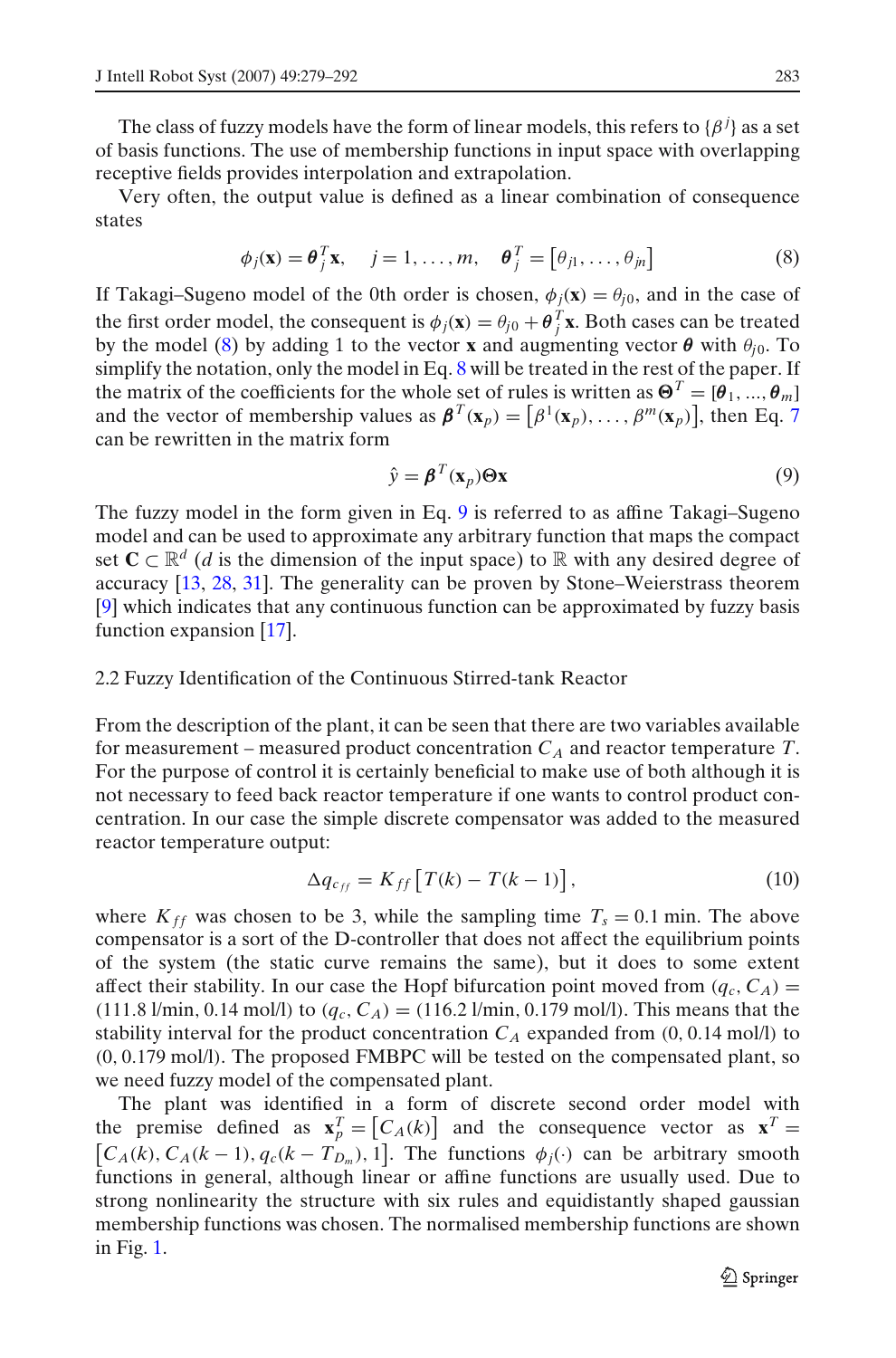<span id="page-5-0"></span>

The structure of the fuzzy model is the following:

$$
\mathbf{R}_{j}: \text{ if } C_{A}(k) \text{ is } \mathbf{A}_{j} \text{ then } C_{A}(k+1) = -a_{1j}C_{A}(k) - a_{2j}C_{A}(k-1) + b_{1j}q_{c}(k-T_{D_{m}}) + r_{j} \quad j=1,\ldots,6 \quad (11)
$$

The parameters of the fuzzy form in Eq. 11 have been estimated using least square algorithm where the data have been preprocessed using QR factorisation [\[18\]](#page-13-0). The estimated parameters can be written as vectors  $\mathbf{a}_1^T = [a_{11}, ..., a_{16}]$ ,  $\mathbf{a}_2^T = [a_{21}, ..., a_{26}]$ ,  **and**  $**r**<sub>1</sub><sup>T</sup> = [r<sub>11</sub>, ..., r<sub>16</sub>].$  **The estimated parameters in the case of** CSTR are as follows:

$$
\mathbf{a}_1^T = [-1.3462, -1.4506, -1.5681, -1.7114, -1.8111, -1.9157]
$$
  
\n
$$
\mathbf{a}_2^T = [0.4298, 0.5262, 0.6437, 0.7689, 0.8592, 0.9485]
$$
  
\n
$$
\mathbf{b}_1^T = [1.8124, 2.1795, 2.7762, 2.6703, 2.8716, 2.8500] \cdot 10^{-4}
$$
  
\n
$$
\mathbf{r}_1^T = [-1.1089, -1.5115, -2.1101, -2.1917, -2.5270, -2.7301] \cdot 10^{-2}
$$
 (12)

and  $T_{D_m} = 5$ .

After estimation of parameters, the TS fuzzy model (11) was transformed into the state space form to simplify the procedure of obtaining the control law:

$$
\mathbf{x}_{m}(k+1) = \sum_{i} \beta_{i}(\mathbf{x}_{p}(k)) \left( \mathbf{A}_{m_{i}} \mathbf{x}_{m}(k) + \mathbf{B}_{m_{i}} u(k - T_{D_{m}}) + \mathbf{R}_{m_{i}} \right)
$$
(13)

$$
y_m(k) = \sum_i \beta_i(\mathbf{x}_p(k)) \mathbf{C}_{m_i} \mathbf{x}_m(k)
$$
\n(14)

$$
\mathbf{A}_{m_i} = \begin{bmatrix} 0 & 1 \\ -a_{2_i} & -a_{1_i} \end{bmatrix} \quad \mathbf{B}_{m_i} = \begin{bmatrix} 0 \\ 1 \end{bmatrix} \quad \mathbf{C}_{m_i} = \begin{bmatrix} b_{1_i} & 0 \end{bmatrix} \quad \mathbf{R}_{m_i} = \begin{bmatrix} 0 \\ r_i/b_i \end{bmatrix} \tag{15}
$$

 $\mathcal{Q}$  Springer

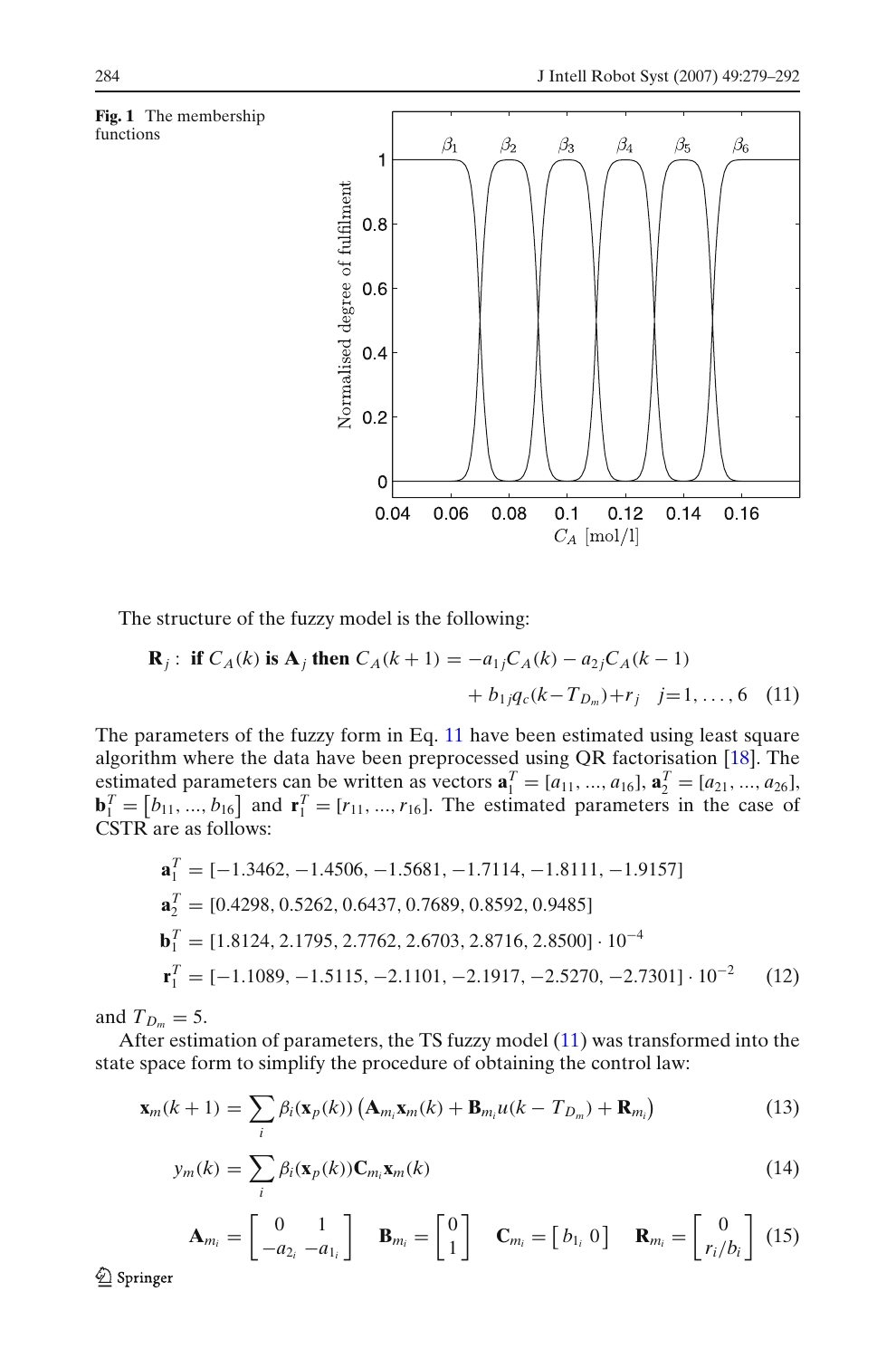<span id="page-6-0"></span>where the process measured output concentration  $C_A$  is denoted by  $y_m$  and the input flow  $q_c$  by  $u$ .

The frozen-time theory [\[14](#page-13-0), [15\]](#page-13-0) enables the relation between the nonlinear dynamical system and the associated linear time-varying system. The theory establishes the following fuzzy model

$$
\mathbf{x}_{m}(k+1) = \tilde{\mathbf{A}}_{m}\mathbf{x}_{m}(k) + \tilde{\mathbf{B}}_{m}u(k - T_{D_{m}}) + \tilde{\mathbf{R}}_{m}
$$
  

$$
y_{m}(k) = \tilde{\mathbf{C}}_{m}\mathbf{x}_{m}(k)
$$
 (16)

where  $\overline{\mathbf{A}}_m = \sum_i \beta_i(\mathbf{x}_p(k)) \mathbf{A}_{m_i}$ ,  $\overline{\mathbf{B}}_m = \sum_i \beta_i(\mathbf{x}_p(k)) \mathbf{B}_{m_i}$ ,  $\overline{\mathbf{C}}_m = \sum_i \beta_i(\mathbf{x}_p(k)) \mathbf{C}_{m_i}$  and  $\bar{\mathbf{R}}_m = \sum_i \beta_i(\mathbf{x}_p(k)) \mathbf{R}_{m_i}.$ 

#### **3 Fuzzy Model-based Predictive Control**

In the case of FMBPC the prediction of the plant output is given by its fuzzy model in the state-space domain. This is why the approach in the proposed form is limited to the open-loop stable plants. By introducing some modifications the algorithm can be made applicable also for the unstable plants.

The problem of delays in the plant is circumvented by constructing an auxiliary variable that serves as the output of the plant if there were no delay present. The so-called "undelayed" model of the plant will be introduced for that purpose. It is obtained by "removing" delays from the original ("delayed") model and converting it to the state space description:

$$
\mathbf{x}_{m}^{0}(k+1) = \bar{\mathbf{A}}_{m}\mathbf{x}_{m}^{0}(k) + \bar{\mathbf{B}}_{m}\mathbf{u}(k) + \bar{\mathbf{R}}_{m}
$$
  

$$
y_{m}^{0}(k) = \bar{\mathbf{C}}_{m}\mathbf{x}_{m}^{0}(k)
$$
 (17)

where  $y_m^0(k)$  models the "undelayed" output of the plant.

The behaviour of the closed-loop system is defined by the reference trajectory which is given in the form of the reference model. The control goal is to determine the future control action so that the predicted output value coincides with the reference trajectory. The time difference between the coincidence point and the current time is called a coincidence horizon. It is denoted by *H*. The prediction is calculated under the assumption of constant future manipulated variables  $(u(k) = u(k + 1) = ... =$  $u(k+H-1)$ , i.e. the mean level control assumption is used. The *H*-step ahead prediction of the "undelayed" plant output is then obtained from Eq. 17:

$$
y_m^0(k+H) = \bar{\mathbf{C}}_m \left( \bar{\mathbf{A}}_m^H \mathbf{x}_m^0(k) + \left( \bar{\mathbf{A}}_m^H - \mathbf{I} \right) \left( \bar{\mathbf{A}}_m - \mathbf{I} \right)^{-1} \left( \bar{\mathbf{B}}_m u(k) + \bar{\mathbf{R}}_m \right) \right) \tag{18}
$$

The reference model is given by the first order difference equation

$$
y_r(k+1) = a_r y_r(k) + b_r w(k)
$$
 (19)

where  $w$  stands for the reference signal. The reference model parameters should be chosen so that the reference model gain is unity. This is accomplished by fulfilling the following equation

$$
(1 - a_r)^{-1} b_r = 1 \tag{20}
$$

 $\textcircled{2}$  Springer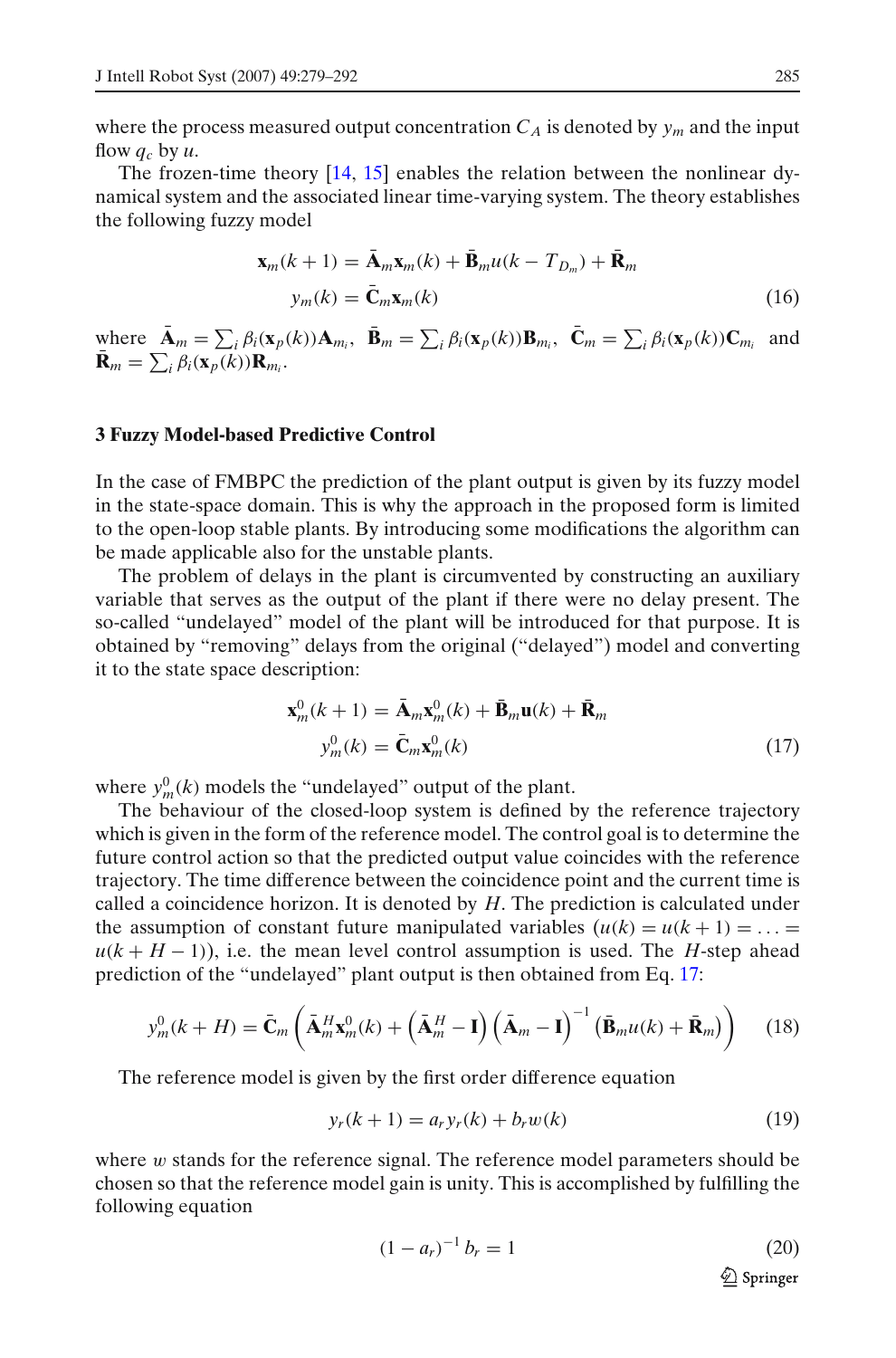<span id="page-7-0"></span>The main goal of the proposed algorithm is to find the control law which enables the reference trajectory tracking of the "undelayed" plant output  $y_p^0(k)$ . In each time instant the control signal is calculated so that the output is forced to reach the reference trajectory after *H* time samples  $(y_p^0(k + H) = y_r(k + H))$ . The idea of FMBPC is introduced through the equivalence of the objective increment vector  $\Delta_p$  and the model output increment vector  $\Delta_m$ .

$$
\Delta_p = \Delta_m \tag{21}
$$

The former is defined as the difference between the predicted reference signal  $y_r(k)$  + *H*) and the actual output of the "undelayed" plant  $y_p^0(k)$ 

$$
\Delta_p = y_r(k+H) - y_p^0(k) \tag{22}
$$

The variable  $y_p^0(k)$  cannot be measured directly. Rather, it will be estimated by using the available signals:

$$
y_p^0(k) = y_p(k) - y_m(k) + y_m^0(k)
$$
 (23)

It can be seen that the delay in the plant is compensated by the difference between the outputs of the "undelayed" and the "delayed" model. When the perfect model of the plant is available, the first two terms on the right hand-side of Eq. 23 cancel and the result is actually the output of the "undelayed" plant model. If this is not the case, only the approximation is obtained. The model output increment vector  $\Delta_m$  is defined by the following formula:

$$
\Delta_m = y_m^0 (k + H) - y_m^0 (k) \tag{24}
$$

The following is obtained from Eq. 21 by using Eqs. 22 and 24, and introducing Eq. [18:](#page-6-0)

$$
u(k) = g_0^{-1} \left( \left( y_r(k+H) - y_p^0(k) + y_m^0(k) \right) - \bar{\mathbf{C}}_m \bar{\mathbf{A}}_m^H \mathbf{x}_m^0(k) - \bar{\mathbf{C}}_m \left( \bar{\mathbf{A}}_m^H - \mathbf{I} \right) \left( \bar{\mathbf{A}}_m - \mathbf{I} \right)^{-1} \bar{\mathbf{R}}_m \right)
$$
(25)

where  $g_0$  stands for:

$$
g_0 = \bar{\mathbf{C}}_m \left( \bar{\mathbf{A}}_m^H - \mathbf{I} \right) \left( \bar{\mathbf{A}}_m - \mathbf{I} \right)^{-1} \bar{\mathbf{B}}_m \tag{26}
$$

The control law of FMBPC in analytical form is finally obtained by introducing Eq. 23 into Eq. 25:

$$
u(k) = g_0^{-1} \left( \left( y_r(k+H) - y_p(k) + y_m(k) \right) - \bar{\mathbf{C}}_m \bar{\mathbf{A}}_m^H \mathbf{x}_m^0(k) - \bar{\mathbf{C}}_m \left( \bar{\mathbf{A}}_m^H - \mathbf{I} \right) \left( \bar{\mathbf{A}}_m - \mathbf{I} \right)^{-1} \bar{\mathbf{R}}_m \right)
$$
(27)

In the following it will be shown that the realizability of the control law (27) relies heavily on the relation between the coincidence horizon *H* and the relative degree of $\mathcal{Q}$  Springer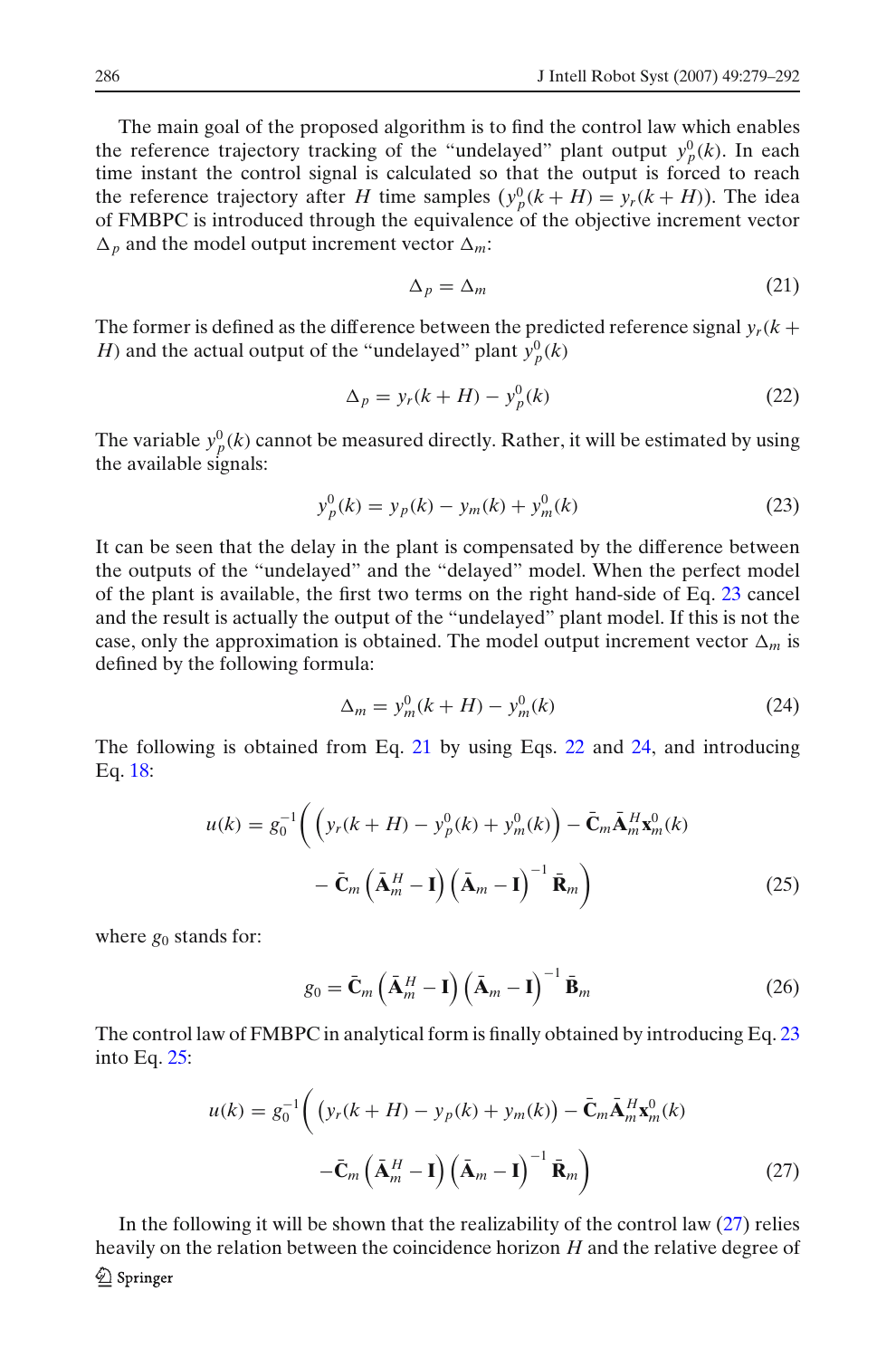<span id="page-8-0"></span>the plant  $\rho$ . In the case of discrete-time systems, the relative degree is directly related to the pure time-delay of the system transfer function. If the system is described in the state-space form, any form can be used in general, but the analysis is much simplified in the case of certain canonical descriptions. If the system is described in controllable canonical form in each fuzzy domain, then also the matrices  $\mathbf{A}_m$ ,  $\mathbf{B}_m$ , and  $\mathbf{C}_m$  of the fuzzy model [\(16\)](#page-6-0) take the controllable canonical form:

$$
\bar{\mathbf{A}}_{m} = \begin{bmatrix} 0 & 1 & 0 & \cdots & 0 \\ 0 & 0 & 1 & \cdots & 0 \\ \vdots & \vdots & \vdots & \ddots & \vdots \\ 0 & 0 & 0 & \cdots & 1 \\ -\bar{a}_{n} & -\bar{a}_{n-1} & -\bar{a}_{n-2} & \cdots & -\bar{a}_{1} \end{bmatrix}, \ \bar{\mathbf{B}}_{m} = \begin{bmatrix} 0 \\ 0 \\ \vdots \\ 0 \\ 1 \end{bmatrix},
$$

$$
\bar{\mathbf{C}}_{m} = \begin{bmatrix} \bar{b}_{n} & \cdots & \bar{b}_{p} & 0 & \cdots & 0 \end{bmatrix}, \qquad \bar{\mathbf{R}}_{m} = \begin{bmatrix} 0 \\ 0 \\ \vdots \\ 0 \\ \vdots \\ 0 \\ \bar{r} \end{bmatrix}
$$
(28)

where  $\bar{a}_j = \sum_{i=1}^m \beta_i a_{j_i}, j = 1, ..., n, \bar{b}_j = \sum_{i=1}^m \beta_i b_{j_i}, j = \rho, ..., n$ , and  $\bar{r} = \sum_{i=1}^m \beta_i (r_i/b_i)$ ,  $j = 1, ..., n$ , and where the parameters  $a_{j_i}, b_{j_i}$  and  $r_i$  are state-space model parameters defined as in Eq. [15.](#page-5-0) Note that the state-space system with matrices from Eq. 28 has relative degree  $\rho$  what is reflected in the form of matrix  $C_m$  – last ( $\rho$  – 1) elements are equal to 0 while  $\bar{b}_\rho \neq 0$ .

**Proposition 1** *If the coincidence horizon H is lower than the plant relative degree* ρ  $(H < \rho)$ , then the control law [\(27\)](#page-7-0) is not applicable.

*Proof* By taking into account the form of matrices in Eq. 28, it can easily be shown that

$$
\left(\bar{\mathbf{A}}_m^H - \mathbf{I}\right) \left(\bar{\mathbf{A}}_m - \mathbf{I}\right)^{-1} \bar{\mathbf{B}}_m = \begin{bmatrix} 0 \\ \vdots \\ 0 \\ 1 \\ \vdots \\ \vdots \end{bmatrix}
$$
 (29)

i.e. the first  $(n - H)$  elements of the vector are zeros, then there is the element 1, followed by  $(H - 1)$  arbitrary elements. It then follows from Eqs. [26](#page-7-0) and 29 that  $g_0 = 0$  if  $\rho > H$ , and consequently the control law cannot be implemented.

The closed-loop system analysis makes sense only in the case of non-singular control law. Consequently, the choice of *H* is confined to the interval [ $\rho, \infty$ ).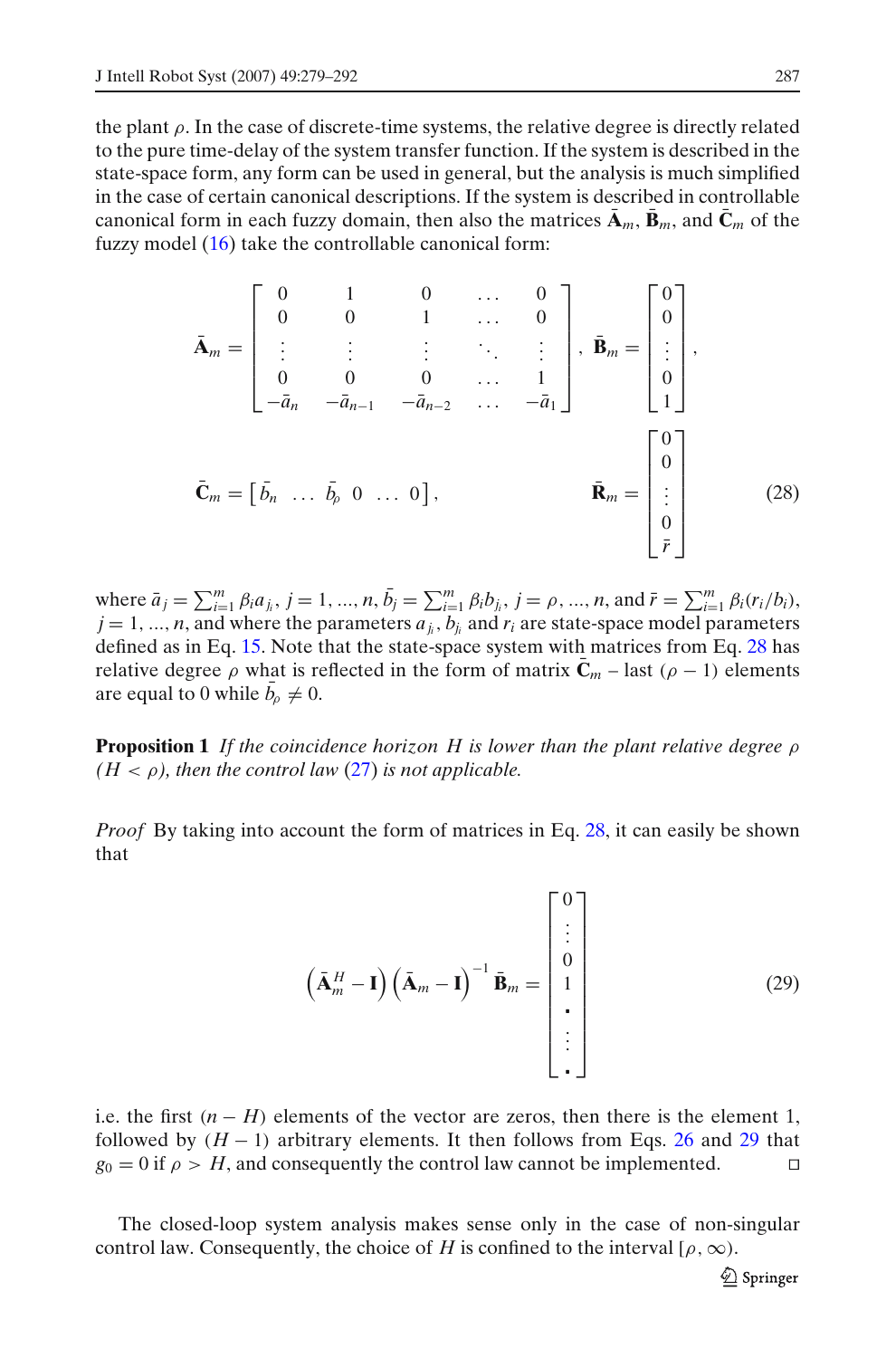#### <span id="page-9-0"></span>**4 Stability Analysis**

The stability analysis of the proposed predictive control can be performed using an approach of linear matrix inequalities (LMI) proposed in [\[29](#page-13-0)] and [\[27](#page-13-0)] or it can be done assuming the frozen-time theory [\[14,](#page-13-0) [15](#page-13-0)] which discusses the relation between the nonlinear dynamical system and the associated linear time-varying system.

In our stability study we have assumed that the frozen-time system given in Eq. [16](#page-6-0) is a perfect model of the plant, i.e.  $y_p(k) = y_m(k)$  for each *k*. Next, it is assumed that there is no external input to the closed-loop system  $(w = 0)$  – an assumption often made when analysing stability of the closed-loop system. Even if there is external signal, it is important that it is bounded. This is assured by selecting stable reference model, i.e.  $|a_r| < 1$ . The results of the stability analysis are also qualitatively the same if the system operates in the presence of bounded disturbances and noise.

Note that the last term in the parentheses of the control law [\(27\)](#page-7-0) is equal to  $g_0\bar{r}$ . This is obtained using Eqs. [26](#page-7-0) and [28.](#page-8-0) Taking this into account and considering the above assumptions the control law [\(27\)](#page-7-0) simplifies to:

$$
u(k) = g_0^{-1} \left( -\bar{\mathbf{C}}_m \bar{\mathbf{A}}_m^H \mathbf{x}_m^0(k) \right) - \bar{r}
$$
 (30)

Inserting the simplified control law (30) into the model of the "undelayed" plant [\(17\)](#page-6-0) we obtain:

$$
\mathbf{x}_{m}(k+1) = \left(\bar{\mathbf{A}}_{m} - \bar{\mathbf{B}}_{m}g_{0}^{-1}\bar{\mathbf{C}}_{m}\mathbf{A}_{m}^{H}\right)\mathbf{x}_{m}^{0}(k)
$$
(31)

The closed-loop state transition matrix is defined as:

$$
\mathbf{A}_c = \bar{\mathbf{A}}_m - \bar{\mathbf{B}}_m g_0^{-1} \bar{\mathbf{C}}_m \bar{\mathbf{A}}_m^H
$$
 (32)

If the system is in the controllable canonical form, the second term on the righthand side of Eq. 32 has non-zero elements only in the last row of the matrix, and consequently  $A_c$  is also in the Frobenius form. The interesting form of the matrix is obtained in the case  $H = \rho$ . If  $H = \rho$ , it can easily be shown that  $g_0 = \bar{b}_{\rho}$  and that  $\mathbf{A}_{\alpha}$ takes the following form:

$$
\mathbf{A}_{c} = \begin{bmatrix} 0 & 1 & 0 & 0 & \cdots & 0 \\ 0 & 0 & 1 & 0 & \cdots & 0 \\ 0 & 0 & 0 & 1 & \cdots & 0 \\ \vdots & \vdots & \vdots & \cdots & \ddots & \vdots \\ 0 & 0 & 0 & 0 & \cdots & 1 \\ 0 & \cdots & 0 & -\frac{\bar{b}_{n}}{\bar{b}_{p}} & \cdots & -\frac{\bar{b}_{p+1}}{\bar{b}_{p}} \end{bmatrix}
$$
(33)

The corresponding characteristic equation of the system is:

$$
z^{\rho} \left( z^{n-\rho} + \frac{\bar{b}_{\rho+1}}{\bar{b}_{\rho}} z^{n-\rho-1} + \frac{\bar{b}_{\rho+2}}{\bar{b}_{\rho}} z^{n-\rho-2} + \ldots + \frac{\bar{b}_{n-1}}{\bar{b}_{\rho}} z + \frac{\bar{b}_{n}}{\bar{b}_{\rho}} \right) = 0 \tag{34}
$$

The solutions of this equation are closed-loop system poles:  $\rho$  poles lie in the origin of the *z*-plane while the other  $(n - \rho)$  poles lie in the roots of the polynomial  $\mathcal{Q}$  Springer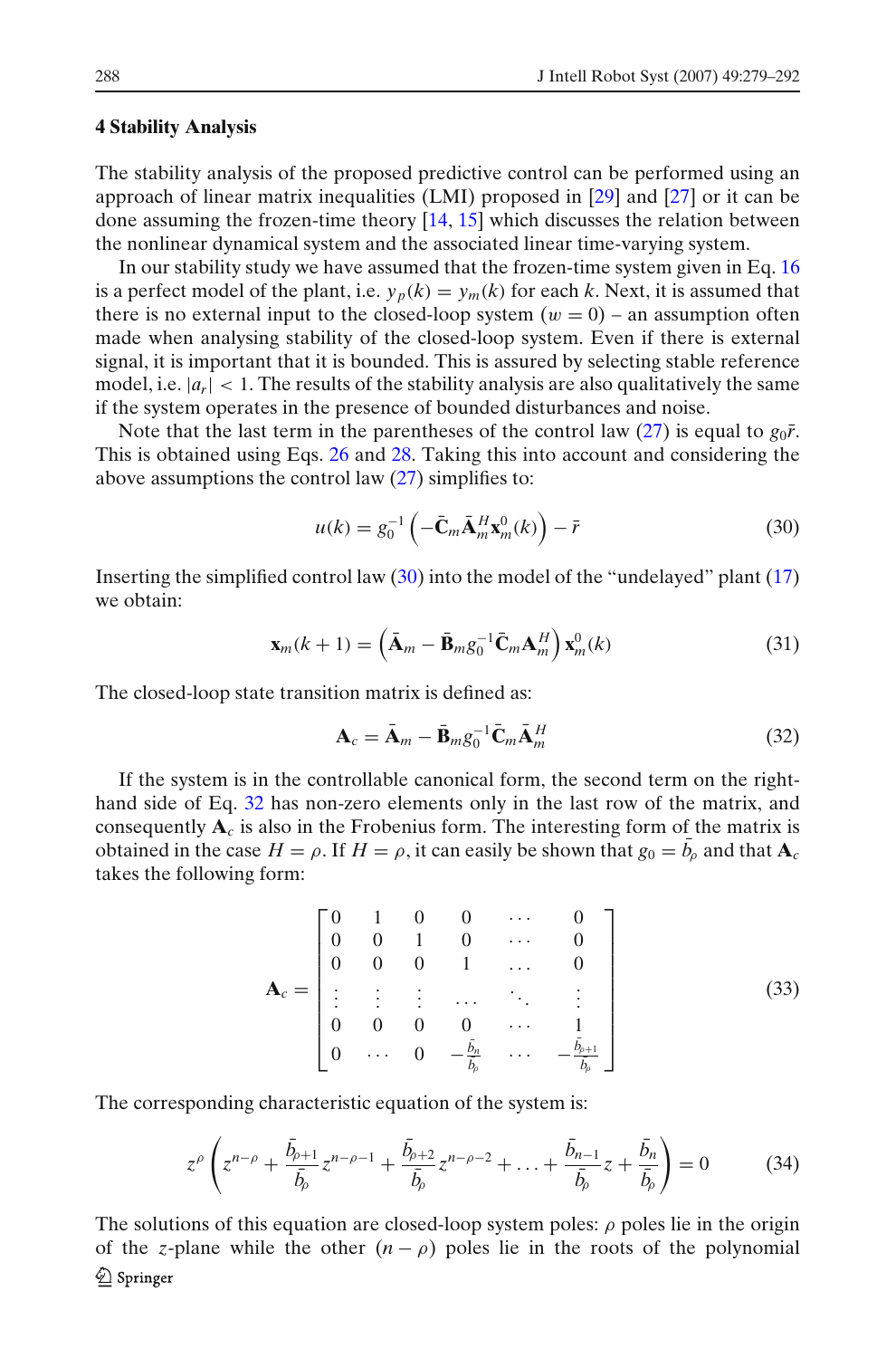<span id="page-10-0"></span> $b_0 z^{n-\rho} + b_{\rho+1} z^{n-\rho-1} + \ldots + b_{n-1} z + b_n$ . These results can be summarised in the following proposition:

**Proposition 2** *When the coincidence horizon is equal to the relative degree of the model*  $(H = \rho)$ , then  $(n - \rho)$  *closed-loop poles tend to open-loop plant zeros, while the rest (*ρ*) of the poles go to the origin of z-plane.*

The proposition states that the closed-loop system is stable for  $H = \rho$  if the plant is minimum phase. When this is not the case, the closed-loop system would become unstable if *H* is chosen equal to  $\rho$ . In such case the coincidence horizon should be larger.

The next proposition deals with the choice of a very large coincidence horizon.

**Proposition 3** *When the coincidence horizon tends to infinity (H*  $\rightarrow \infty$ *) and the openloop plant is stable, the closed-loop system poles tend to open-loop plant poles.*

*Proof* The proposition can be proven easily. In the case of stable plants,  $\mathbf{A}_m$  is a Hurwitz matrix that always satisfies:

$$
\lim_{H \to \infty} \mathbf{A}_m^H = 0 \tag{35}
$$

Combining Eqs. [32](#page-9-0) and 35 we arrive at the final result

$$
\lim_{H \to \infty} \mathbf{A}_c = \mathbf{A}_m \tag{36}
$$

 $\Box$ 

The three propositions give some design guidelines on choosing the coincidence horizon *H*. If  $H < \rho$ , the control law is singular and thus not applicable. If  $H = \rho$ , the closed-loop poles go to open-loop zeros, i.e. high-gain controller is being used. If *H* is very large, the closed-loop poles go to open-loop poles, i.e. low-gain controller is being used and the system is almost open-loop. If the plant is stable, the closed-loop system can be made stable by choosing coincidence horizon large enough.

#### **5 Simulation Results**

Reference tracking ability and disturbance rejection capability of the FMBPC control algorithm were tested experimentally on a simulated CSTR plant. The FMBPC was compared to the conventional PI controller.

In the first experiment the control system was tested for tracking the reference signal that changed the operating point from nominal  $(C_A = 0.1 \text{ mol/l})$  to larger concentration values and back, and then to smaller concentration values and back. The proposed FMBPC used the following design parameters:  $H = 9$  and  $a_r = 0.96$ . The parameters of the PI controller were obtained by minimising the following criterium:

$$
C_{PI} = \sum_{k=0}^{400} (y_r(k) - y_{PI}(k))^2
$$
 (37)

2 Springer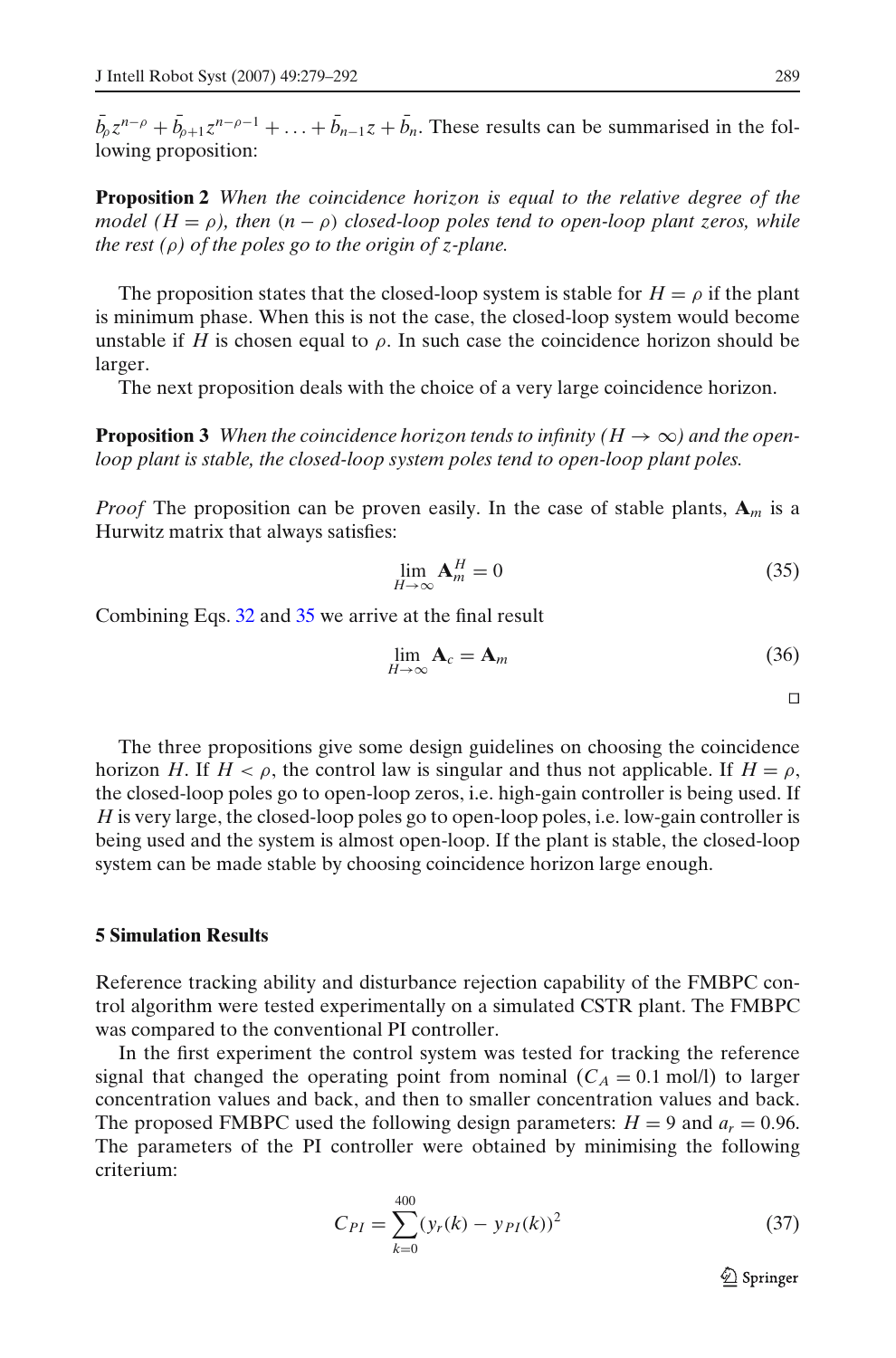

where  $y_r(k)$  is the reference model output depicted in Fig. 2, and  $y_{PI}(k)$  is the controlled output in the case of PI control. This means that the parameters of the PI controller were minimised to obtain the best tracking of the reference model output for the case treated in the first experiment. The optimal parameters were  $K_P = 64.6454 \, \mathrm{I}^2 \text{mol}^{-1} \text{min}^{-1}$  and  $T_i = 0.6721 \text{ min}$ . Figure 2 also shows manipulated and controlled variables for the two approaches. In the lower part of the figure, the set-point is depicted with the dashed line, the reference model output with the dotted line, the FMBPC response with the thick solid line and the PI response with the thin solid line. The upper part of the figure represents the two control signals. The performance criteria obtained in the experiment are the following:

$$
C_{PI} = \sum_{k=0}^{400} (y_r(k) - y_{PI}(k))^2 = 0.0165
$$
 (38)

$$
C_{FMBPC} = \sum_{k=0}^{400} (y_r(k) - y_{FMBPC}(k))^2 = 0.0061
$$
 (39)

The disturbance rejection performance was tested with the same controllers that were set to the same design parameters as in the first experiment. In the simulation experiment, the step-like positive input disturbance of 3 l/min appeared and disappeared later. After some time, the step-like negative input disturbance of −3 l/min appeared and disappeared later. The results of the experiment are shown in Fig. [3](#page-12-0) where the signals are depicted by the same line types as in Fig. 2. Similar performance criteria can be calculated as in the case of reference tracking:

$$
C_{PI} = \sum_{k=0}^{400} (y_r(k) - y_{PI}(k))^2 = 0.0076
$$
 (40)

$$
C_{FMBPC} = \sum_{k=0}^{400} (y_r(k) - y_{FMBPC}(k))^2 = 0.0036
$$
 (41)

 $\mathcal{Q}$  Springer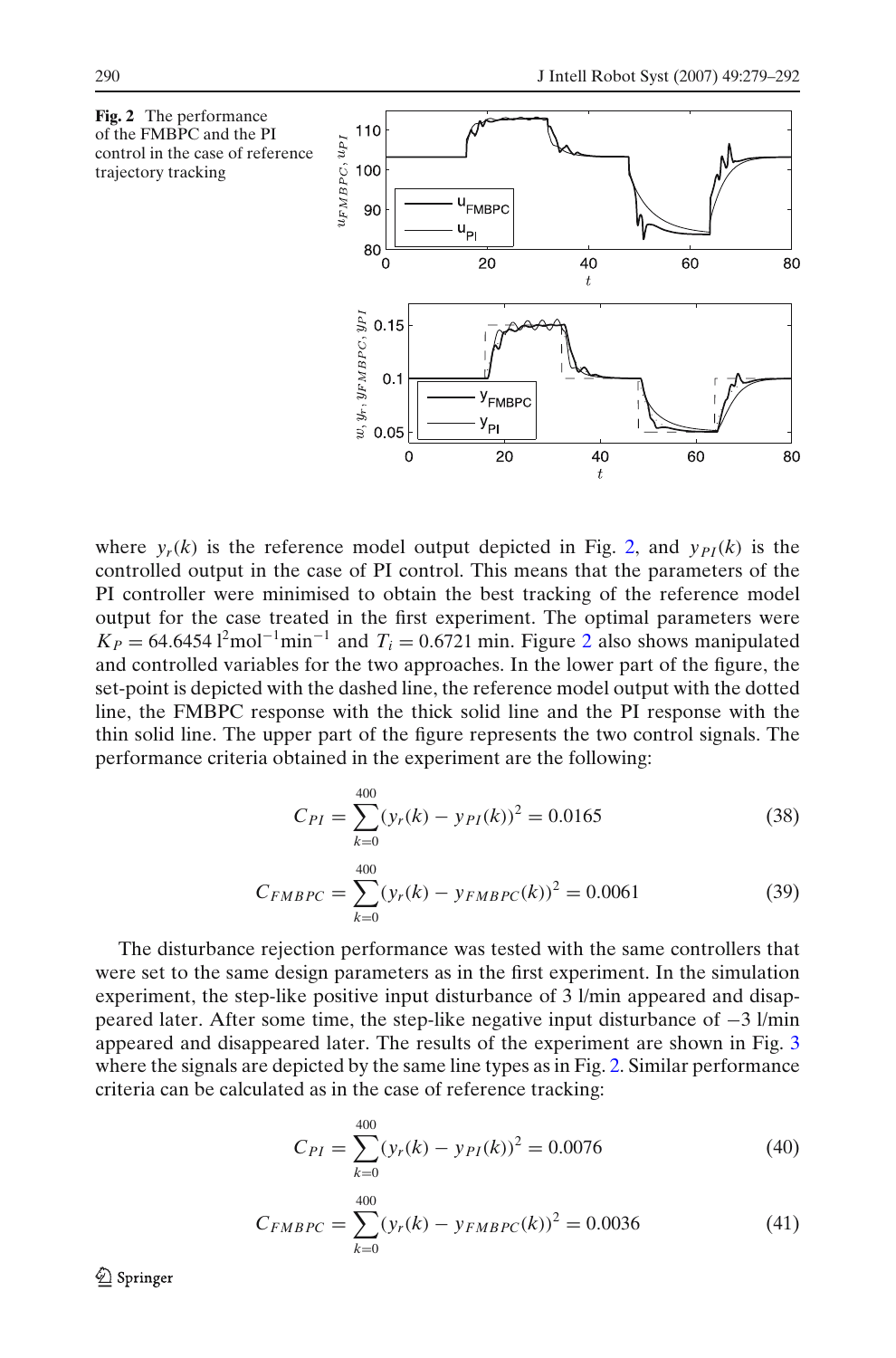<span id="page-12-0"></span>

The obtained simulation results have shown that better performance criteria are obtained in the case of the FMBPC control in both control modes: the trajectory tracking mode and the disturbance rejection mode. This is obvious because the PI controller assumes linear process dynamics, while the FMBPC controller takes into account the plant nonlinearity through the fuzzy model of the plant. The proposed approach is very easy to implement and gives a high control performance.

## **6 Conclusion**

In the paper a new fuzzy model-predictive algorithm has been presented. The FMBPC control law is given in explicit analytical form and for that reason it is easily implementable in programmable logical controllers and other industrial hardware. The paper discusses stability issues of the proposed approach. The results of the stability study are some guidelines on choosing the design parameters of the controller. Fuzzy model based predictive control is potentially interesting in the case of batch reactors, heat-exchangers, furnaces and all the processes with strong nonlinear dynamics and high transport delays. In the paper the performance of the FMBPC control was tested on a simulated continuous stirred tank reactor and compared to the optimally tuned classical PI controller.

**Acknowledgements** The work was done in the frame of the bilateral project between France and Slovenia, Multivariable predictive control, FR-2002-1. The author would like to thank the Ministry of Higher Education, Science and Technology, Slovenia, and Egide, France, for the support.

## **References**

- 1. Abonyi, J., Nagy, L., Szeifert, F.: Fuzzy model-based predictive control by instantaneous linearization. Fuzzy Sets Syst. **120**(1), 109–122 (2001)
- 2. Andone, D., Hossu, A.: Predictive control based on fuzzy model for steam generator. In: Proceedings ot the IEEE International Conference on Fuzzy Systems, vol. 3, pp. 1245–1250 (2004)